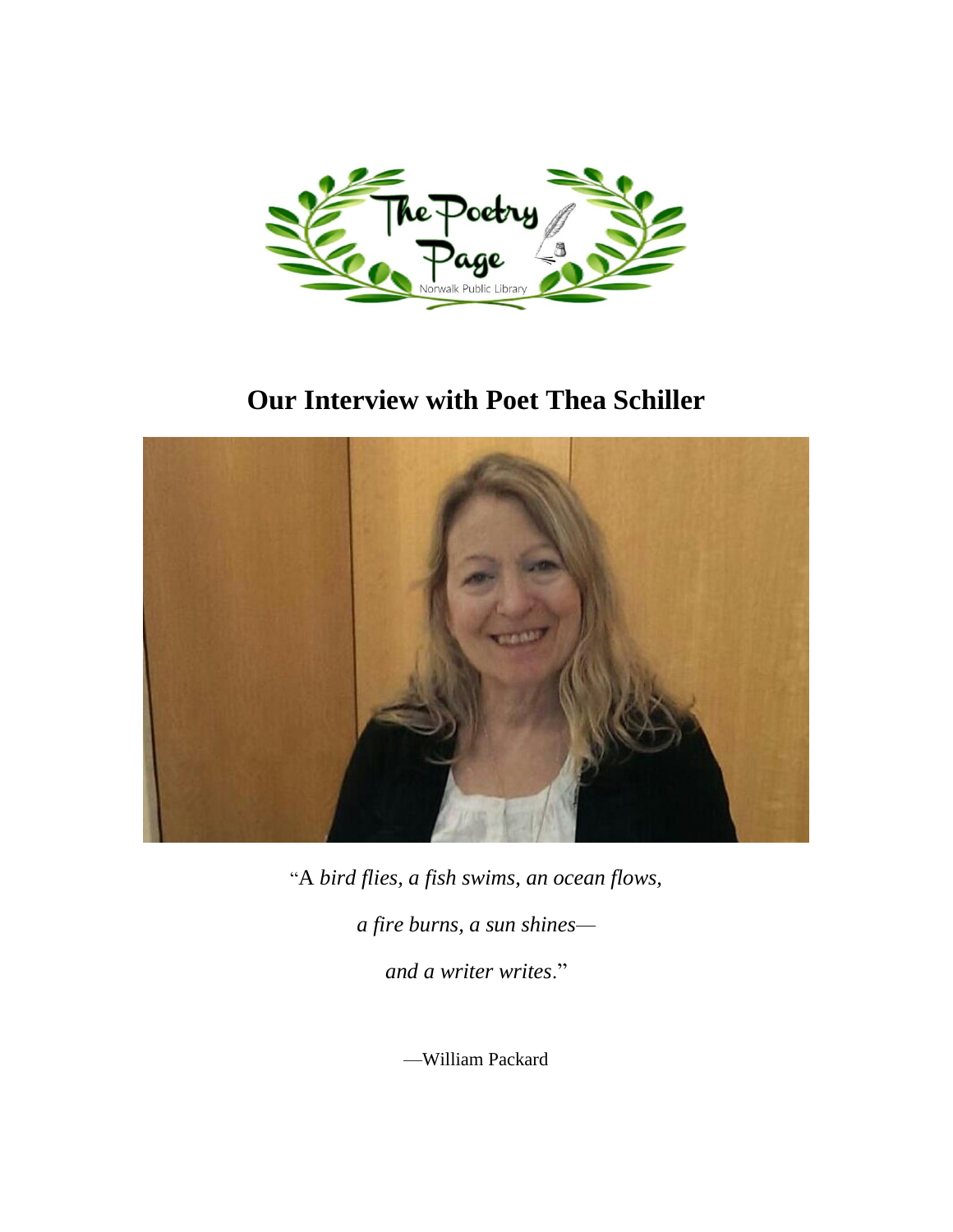**Sally from the Norwalk Public Library**: Welcome to the **Poetry Page**, Thea! You have a beautiful poem, "Still Life," in the Norwalk Public Library's **Art & Text** booklet. In your bio, you state you are a New York poet and psychotherapist who facilitates a poetry workshop at the Somers Library in Somers, NY.

I recently featured poet/physician, Divina Santos, on a Poetry Page, and she talked about your Workshop at the Somers Library. She loves it!

Please share with us how you manage being a therapist, poet, and teacher (or workshop leader, if you will)? It seems like a lot to take on.

**Thea**: I have been writing poetry since the age of twelve, so it's like breathing and eating, sleeping and living, coming so naturally. One of my poetry mentors, the Late **William Packard** said:

"A *bird flies, a fish swims*, *an ocean flows,*

*a fire burns, a sun shines—*

*and a writer writes*."



Sharing my love of poetry, and facilitating a workshop at the Somers Library (which I've been doing for the past five years!) is a joy. Helping others find their poetic voices keeps me involved in the life of poetry. I am semi-retired, and work one day a week as a psychotherapist. This keeps me engaged in an important professional life.

**Sally**: Do you feel poetry helps you to be a better psychotherapist?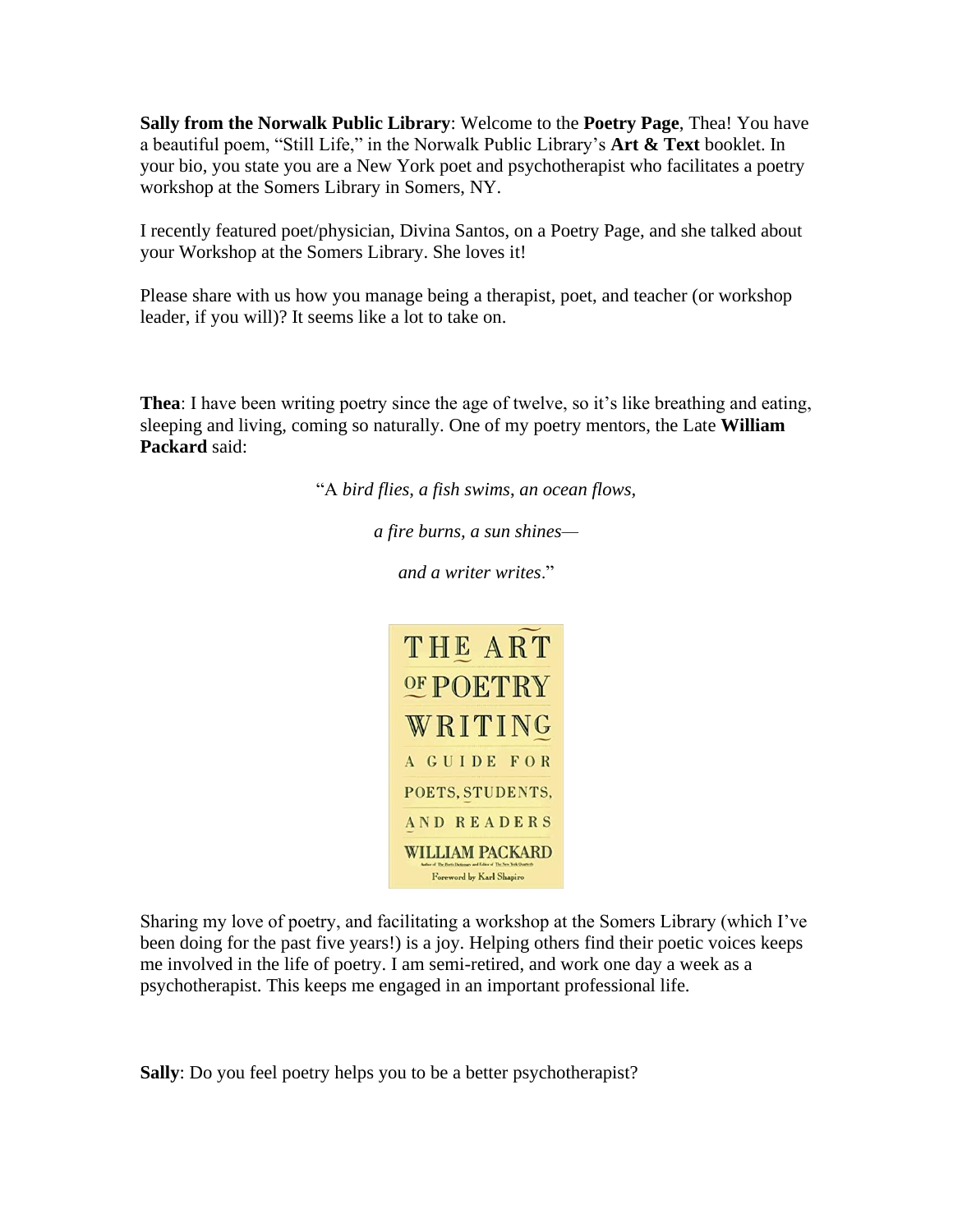**Thea**: In my opinion, a quality that makes a good psychotherapist is the ability to connect and form relationships with others. If one's ability to write poetry assumes one has a sensitivity to life, nature, and others, then I would say that being a poet has helped me in my profession as a psychotherapist. Poetry is involved with the world of subjective feelings, as is the process of psychotherapy. Being a poet has helped me guide others to uncover— and reveal— their innermost feelings. Poetry is a validation of one's thoughts and feelings in much the same way that psychotherapy provides a witness of a client's reality.

**Sally**: In turn, I would think being a psychotherapist would help you to read poems more deeply? Do you think so?

**Thea**: To the extent that, as a psychotherapist, I am a keen listener to underlying messages, I think my reading of poetry can be surprising. I may see underlying themes that someone else not trained in my field might miss.

·

**Sally**: Do you think there is a connection between a certain mental fragility and creativity? I am thinking now about Sexton, and Roethke…Robert Lowell, so many! I have always thought, though, that their breakdowns occurred—in part— because of their heightened sensitivity, and that their deep sensitivity also made them creative people (artists). I think, during their time, there was a bit of a misguided notion that "madness," if you will, made one a brilliant poet, or artist. I think that is dangerous thinking, especially for the young and impressionable. There are a lot of personally-troubled people who are not artists, for example. Have you any thoughts on this? It's a huge topic, I know!

**Thea**: Quite the contrary. I think creativity is a strength, and a sublimation one can utilize during life's twists and turns. Those individuals who are able to participate in writing, art, music, architecture and all the other industrious and creative fields, are resilient. For sure, there are people in the arts, just like people in educational, business, or medical fields, etc., who suffer life-tragedies and succumb to them; but, I don't feel there is a mental fragility in creativity. Creativity is a gift, and a strength.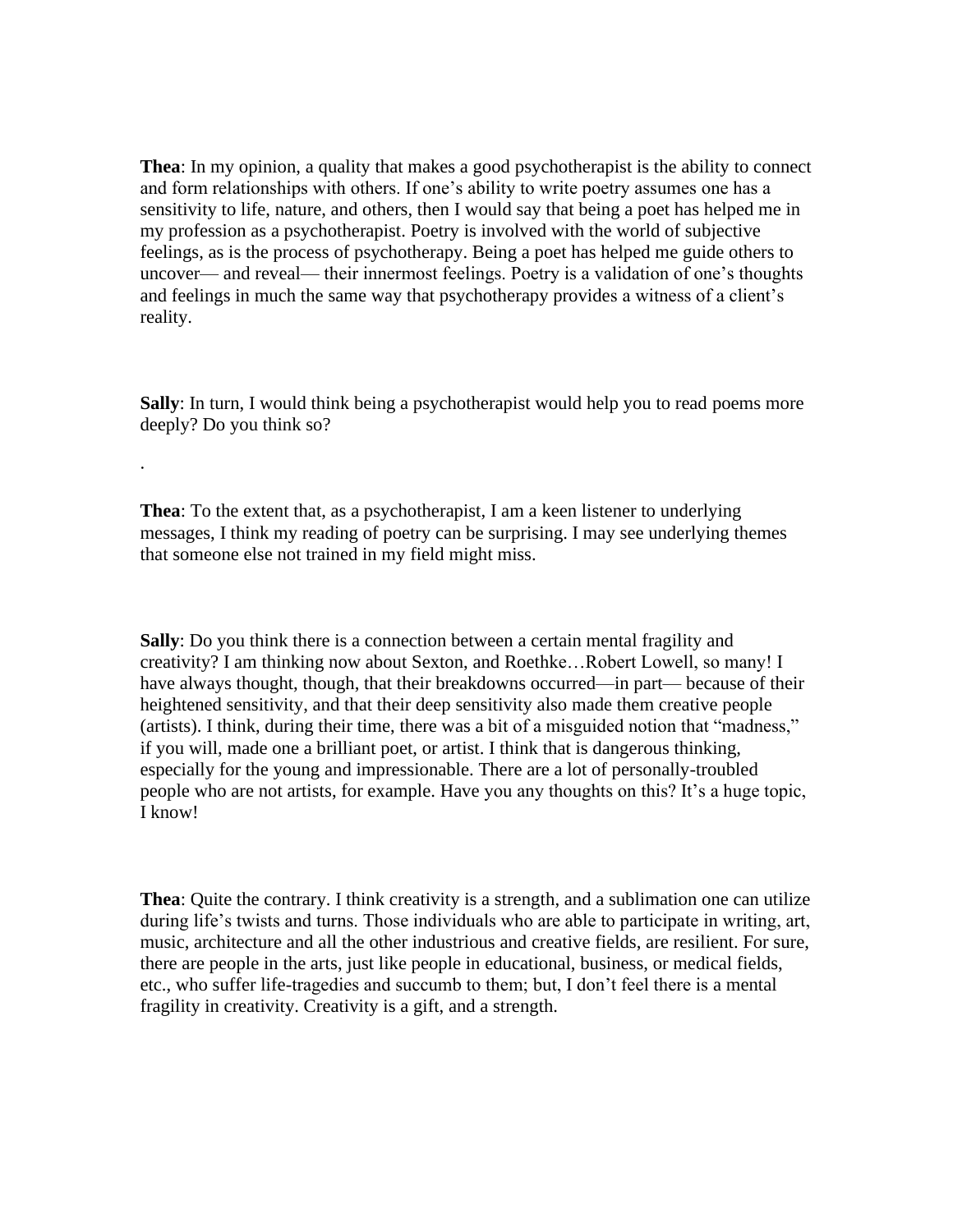**Sally**: Your undergraduate degree was in Creative Writing. Why did you pursue a degree in psychotherapy afterwards?

**Thea**: I worked for ten years before starting college. My last job without a college degree was as an associate editor on a medical journal. When the company merged, and I was let go, I decided it was time for University. I majored in my two loves: creative writing, and English literature. Shortly thereafter, I obtained a Masters degree in education, propelling me to become a special education teacher. For nine years, I helped students with dyslexia learn to read and write. My second Masters degree in counseling was a natural outgrowth of my life's work in education, working with challenged students, helping them to achieve success. Becoming a psychotherapist afforded me an opportunity to build on my previous role as a change agent, and expand that work to also include adults who wanted to learn new coping mechanisms and make significant modifications in their lives.

**Sally**: Who are your favorite poets? What are a few of your favorite poems?

**Thea**: I would say there are so many poets I love for different reasons. Pablo Neruda's odes establish the myriad of ways one can appreciate objects, people, and institutions.



Carl Sandburg carries for me the Whitmanesque image of the common man and humanity.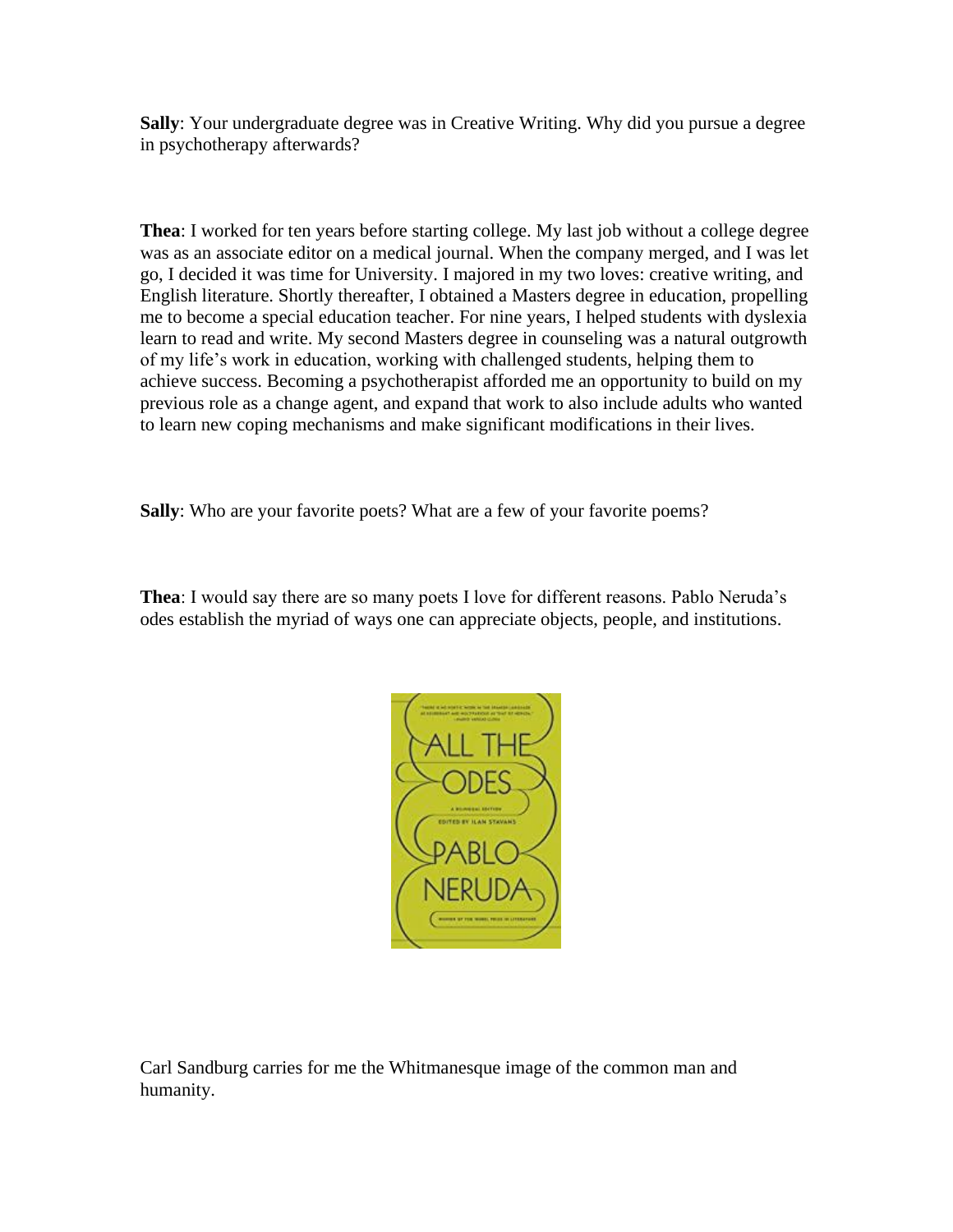

All the Romantic poets—Blake, Wordsworth , etc.—still hold a place in my heart, and allow me to think philosophically, and to appreciate old-fashioned ways of being, and, especially, to love.



During the Sixties, I frequented live poetry readings in New York City, and heard poets such as Lawrence Ferlinghetti, and W.S. Merwin.



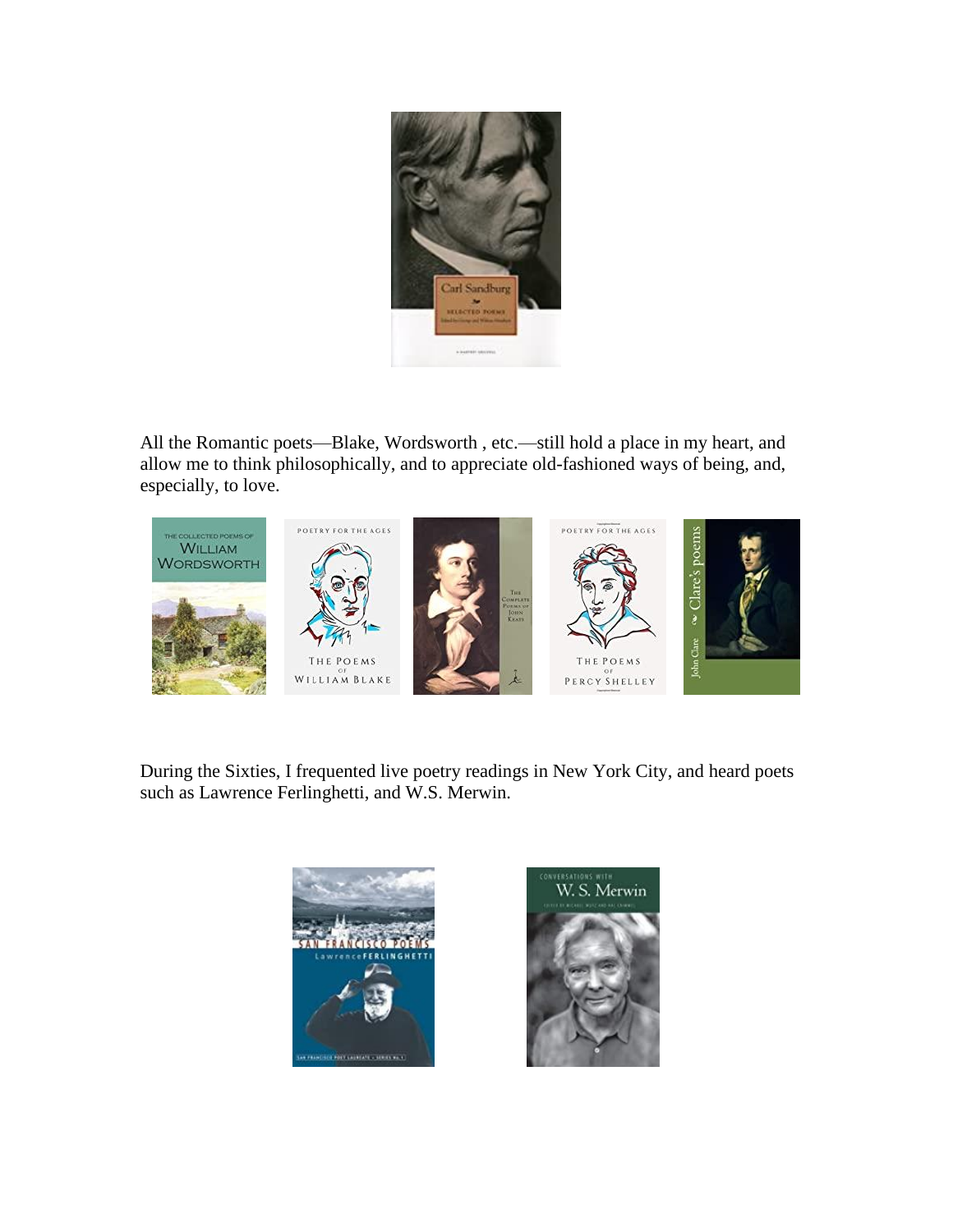Sara Teasdale and Emily Dickinson are my mainstays.



**Sally**: Did you read and write poetry as a child, or did it come to you later in life?

**Thea**: I had a 7th grade teacher, Mrs. Stein, who gave us an assignment to create a poetry folder. I found the poems, "At a Concert of Music," by Conrad Aiken, and, "On Gay Wallpaper," by William Carlos Williams. I wrote my first poem at age twelve after the demise of my mother.



**Sally**: Please tell us about publishing. I understand your poems appear in many literary journals?

**Thea**: Getting published is much like winning the lottery. I have been fortunate to have done so in the 1970s, and 2019 was a record year for me. I have been published in University publications, such as the *Suny Purchase Poetry Review*, *The Tenth Muse* (Clarke University), and *Furrow* (University of Wisconsin). I have a poem published in the *San Diego Poetry Review 2017-2018*. Poems of mine have been published in Canada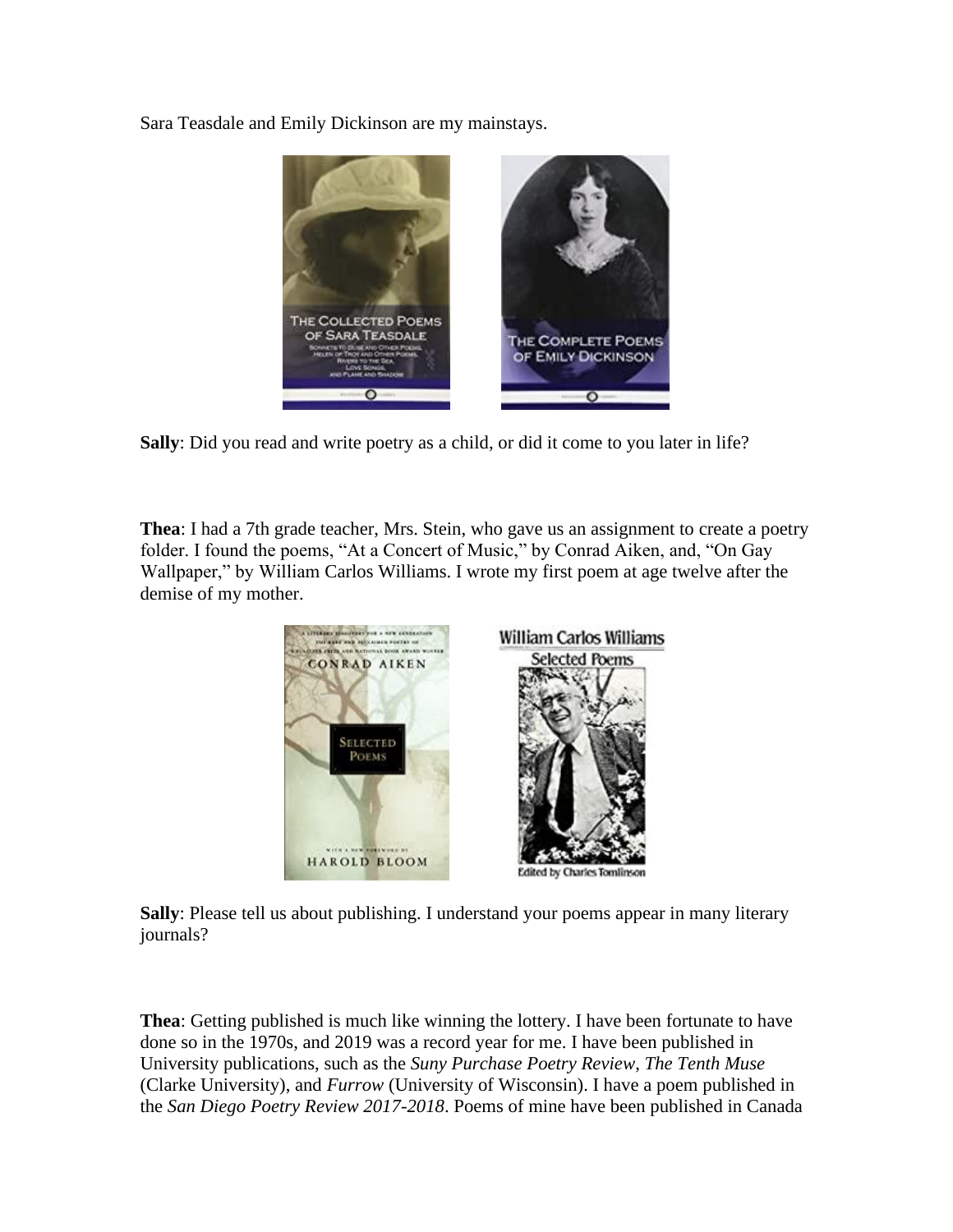and Wales. Some online journals include *The RavensPerch, Page & Spine, Hevria, and the Scarlet Leaf Review.* 

**Sally**: Do you have a collection of poetry?

**Thea**: In 2016, I self-published a poetry book— *Blue Morning River: A Poetry Collection*— which is available on Amazon.



In those days, I was part of a small literary group called **Blue Ink**. Myself, and three other writers, gave readings at local libraries in Westchester, New York.

**Sally**: What advice would you give writers about publishing? It is such a unique journey for everyone.

**Thea**: When sending out poetry, writers need a "thick skin" in regards to rejections, so they don't become discouraged. Poetry is a subjective experience, and one journal may love one of your poems while another would not give it the time of day. Ultimately, one writes to express oneself. If you are happy with what you have worked on, keep that success in your heart, and don't let it depend on publication. We are also living in an era of self-publishing; so, if you want to be out there, you can.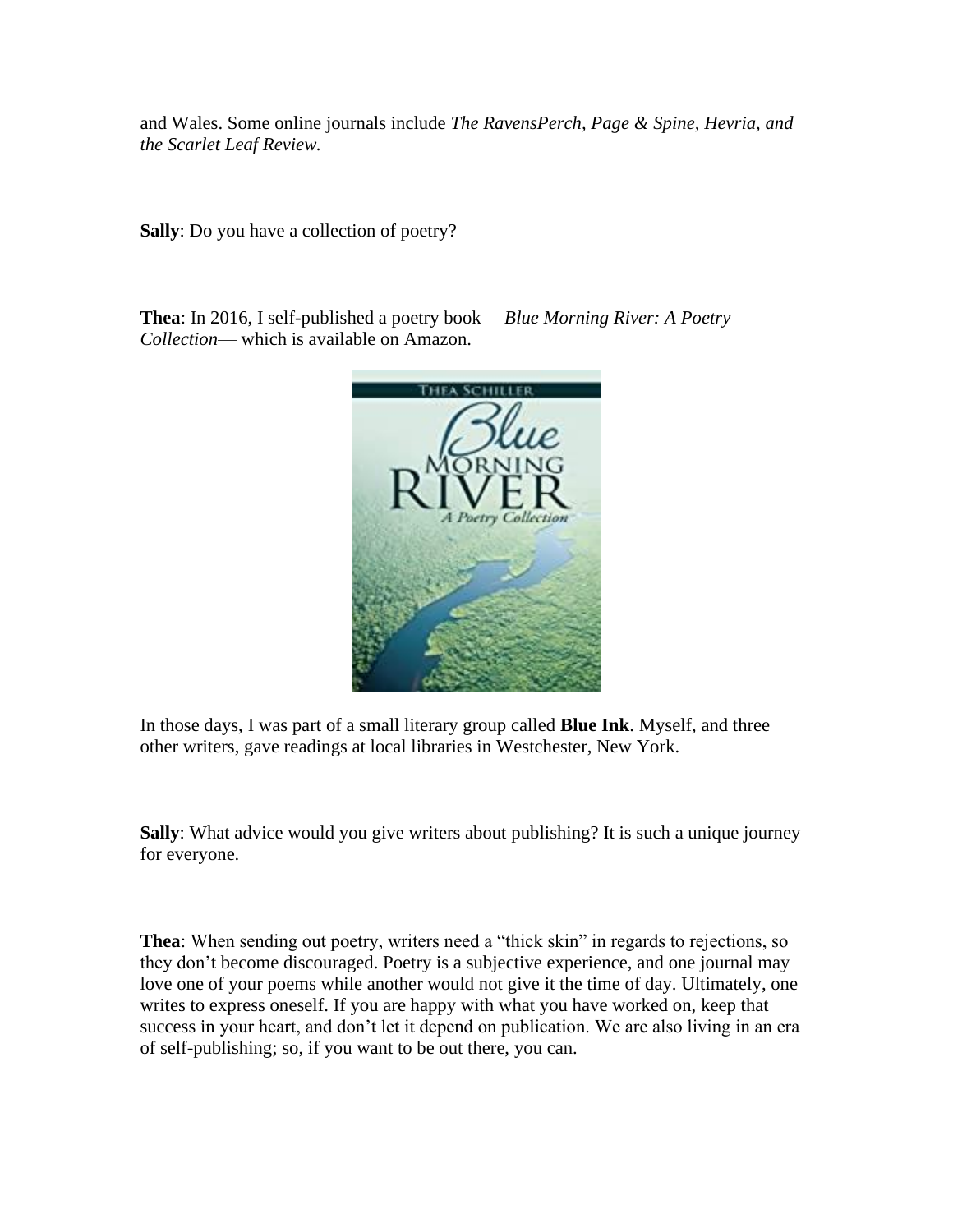**Sally**: What role does poetry play in your daily life?

**Thea**: Poetry is a way for me to take my life's experiences, and make sense of the world. I love words and language, and it affords me an opportunity to make literary music. My mother was a musician who instilled in me a sense of rhythm that appears in many of my poems. Poetry assists me, not only in keeping my priorities straight, but it helps me to expand my philosophical understanding of life, and to continue to find and sustain its meaning.

**Sally**: In your private life, what other things do you enjoy? Gardening, nature? Family?

**Thea**: I used to enjoy swimming, but haven't been able to do that lately because of the pandemic.

Now, I enjoy walking in nature, and I am especially loving the Hudson river views. Recently, I discovered a marvelous creek in North Salem to amble by, and watch.

I enjoy knitting, and knowing just one stitch has made it possible for me to make over a hundred scarves for myself, friends, and family.

I have two grandsons, whom I cherish, and any opportunity I have to play with them is beyond wonderful.

**Sally**: Finally, in your poem printed in our Art & Text booklet, you include the epigraph:

*There is actually no place in this village for a work of fine art, if any had come down to us, to stand, for our lives, our houses and streets, furnish no proper pedestal for it. --* Walden, Thoreau

Please explain for us what Thoreau meant by this? Why were you drawn to this particular quote?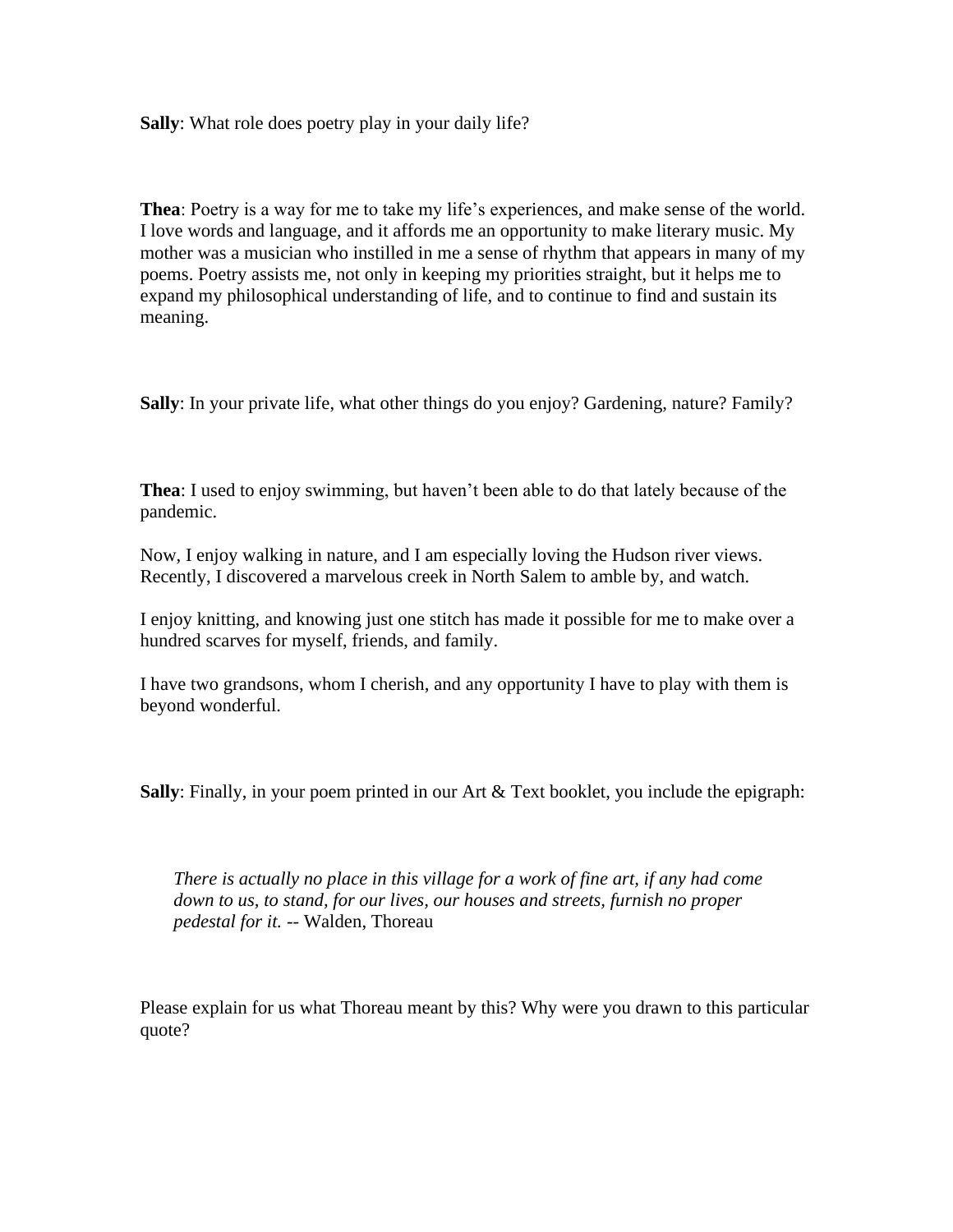**Thea**: I was drawn to this quote because no "work of fine art" can substitute for life. Nothing artificial can replace or "stand for our lives." Thoreau lived in the woods in a house he built by himself for two years and two months, and nature was his palette. While I'm not sure, to be honest, exactly what Thoreau meant by this quote, it resonated with me and prompted me to write my poem, "Still Life."

In my poem, the quality of my relationship with my late husband, and all our experiences, would supersede any work of art. Any poem I could ever write could never approach the beauty and tremendous vitality of our union, and our experiences. One may look at us as a couple and see a "Still Life," in much the same way one sees a Chagall painting. And that will be true and untrue simultaneously. For stillness will be achieved by loss, but the reverberations of love will remain in memory the way one can access its beauty when looking at a painting.

**Sally**: That is so beautiful, Thea. Please close with anything else you'd care to mention! I am so happy to feature you on our Poetry Page!

**Thea**: The following are three poems I would like to share with your readership. Thank you for inviting me to share my thoughts, my poems, and my inspirations…



**Now, Thea's poems…**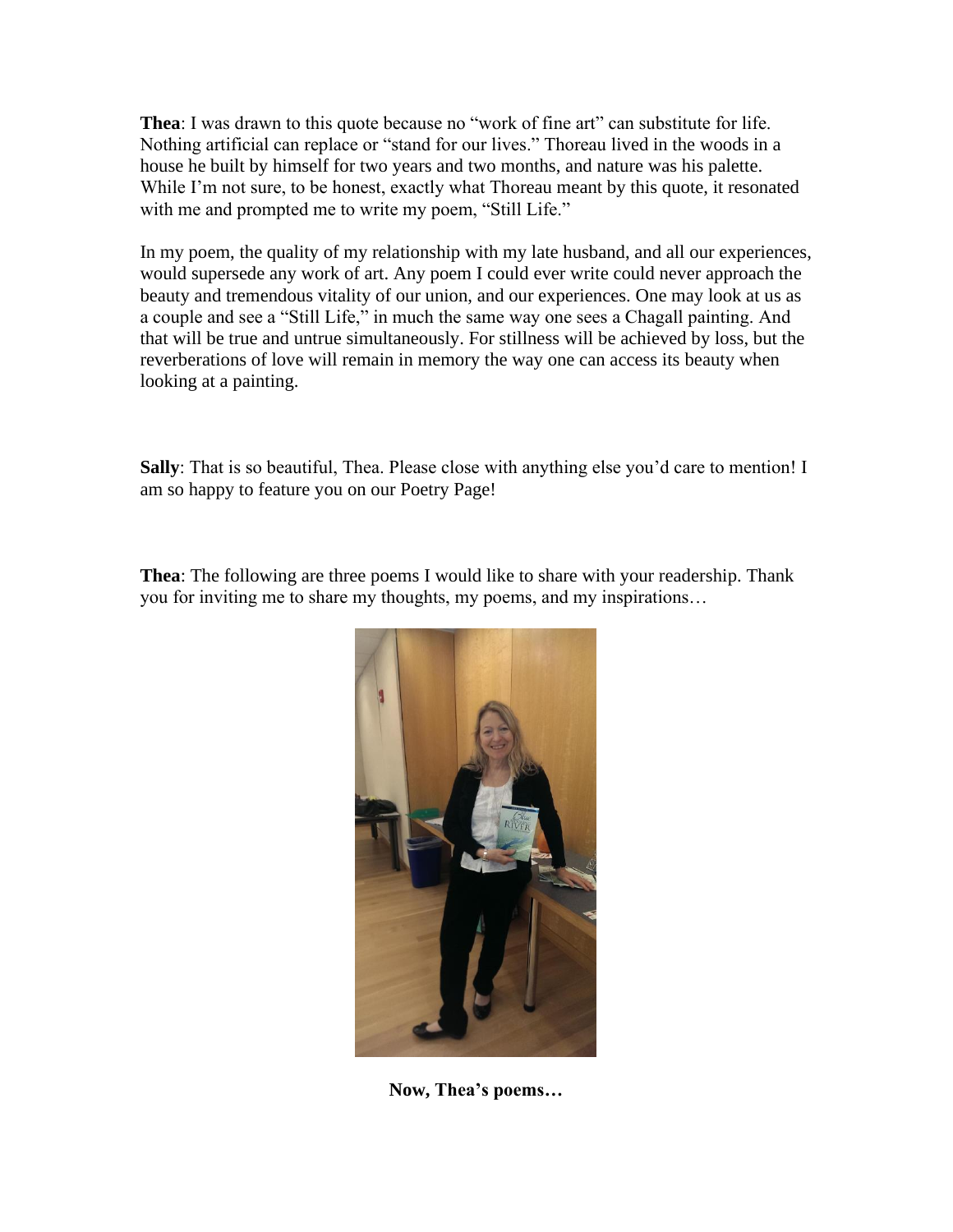### **Still Life**

Like Chagall, I lift up my yellow couches, with friends listening - my husband recounting our mirth and pathos - about his bride, me, walking next to him in Ceriale, at the Train Station. He was in a hurry, but I was talking Spanish to an Italian conductor. And Manny got on the train without me and saw me sauntering on the path, Screaming out my name so fiercely, I threw myself unto the open car of mail sacks; and until the ticket man came up and shook me like a bad cat, I was laughing, but then dissolved in tears, my love berating me for not following, but finally a half hour later, both of us rolled raucously through the aisles, touching all the other passengers with our giggles. Or later, when we shared the bountiful fruit Of our daughter squirming under the cherry-mahogany table, because children don't know what to do with their resting limbs unlike us adults dancing without moving in our minds, swirling dervish in pinks, indigo, and flamingo gold and silver, plated in perpetuity, remembering our train story, before placing it to the right of the glass sliding door, this love, a still life, finally stilled.

Thea Schiller Discussed in this interview, printed in 2019 ART & TEXT booklet, Norwalk Public Library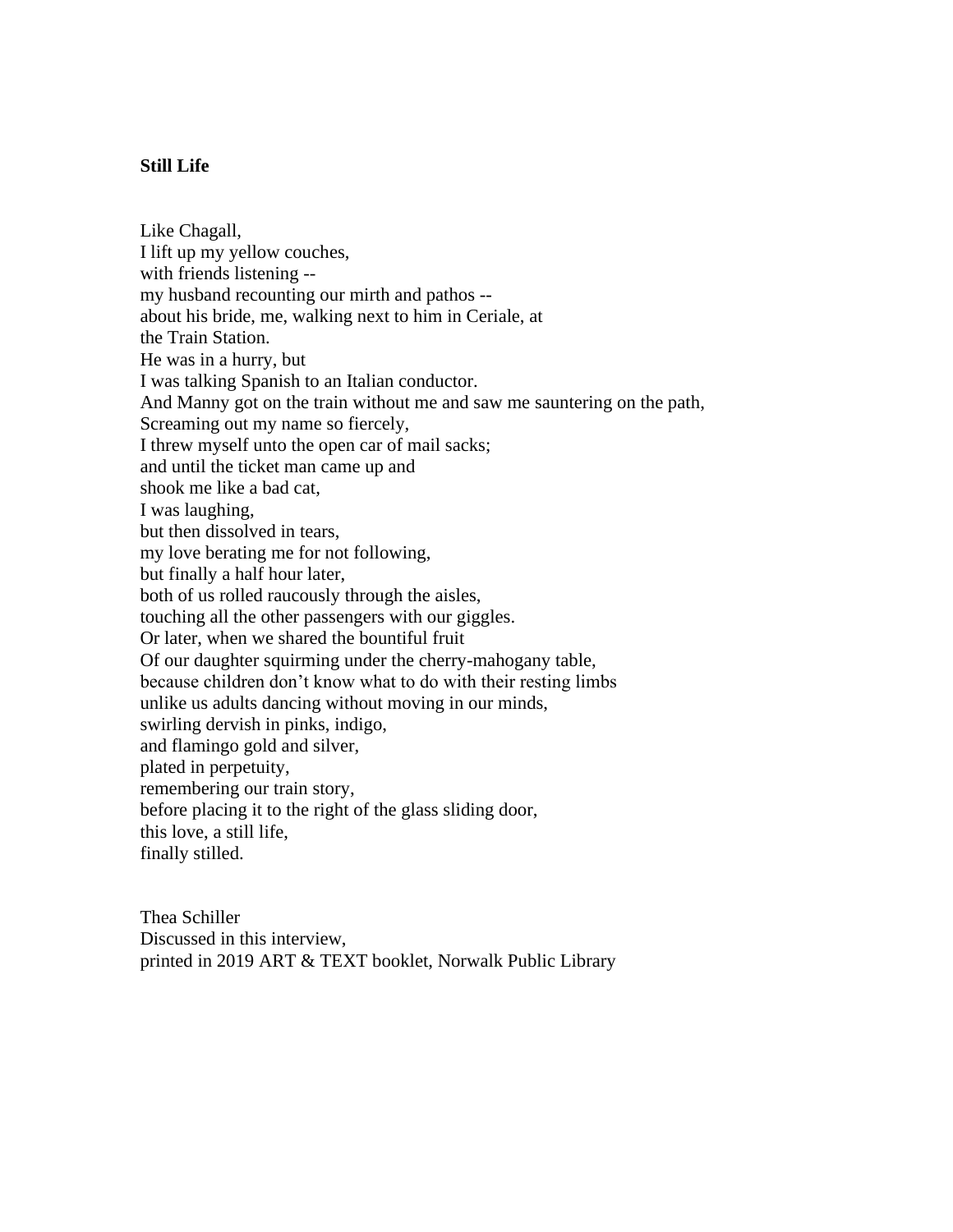## **Meeting the Queen**

Americans, we do not live in England.

"Taxation without Representation is Tyranny,"

I see my ancestors throwing boxes of tea into Boston Harbor,

But this is not 1773.

I bring hot café au lait to my lips, even though I'm not in Paris,

nor walking the Quai of La Seine, or the time we went to Italy,

and I stood at the pretty mosaic counter in Domodossola,

 (an Italian industrial city across from Switzerland) who went against the Nazis in W.W. II.

The years fled away like a dirty thief. Grandma always

said, 'don't wish your life away,'

but every winter my brother and I prayed summer would come sooner than the one before,

And today I'm free of seasons,

Because I'm done with wishing,

And going with what is,

And is, is the two grandsons holding my heart,

And is, is the memory of those who did not want to depart,

But departed leaving to pine in the dark for their light,

And is, is my brother and I in the back seat of my mother's black Chevy

Convertible sleeping in each other's arms

While dad had smoked cigarettes to the World Series playing on the radio, and our sleep keeping away the nausea,

And is, is spring fever hurrying up to burn itself out to rid us of Spring allergies

But before that, is, is

remembering Hereford and the Three Choirs Festival, and

Meeting a bishop,

Hoping to see Queen Elizabeth.

And is, is being an American,

Still dreaming of meeting her,

Looking at the waters in the harbor,

(brown and murky),

with tea leaves still floating by.

Thea Schiller *PAGE & SPINE,* July 5, 2019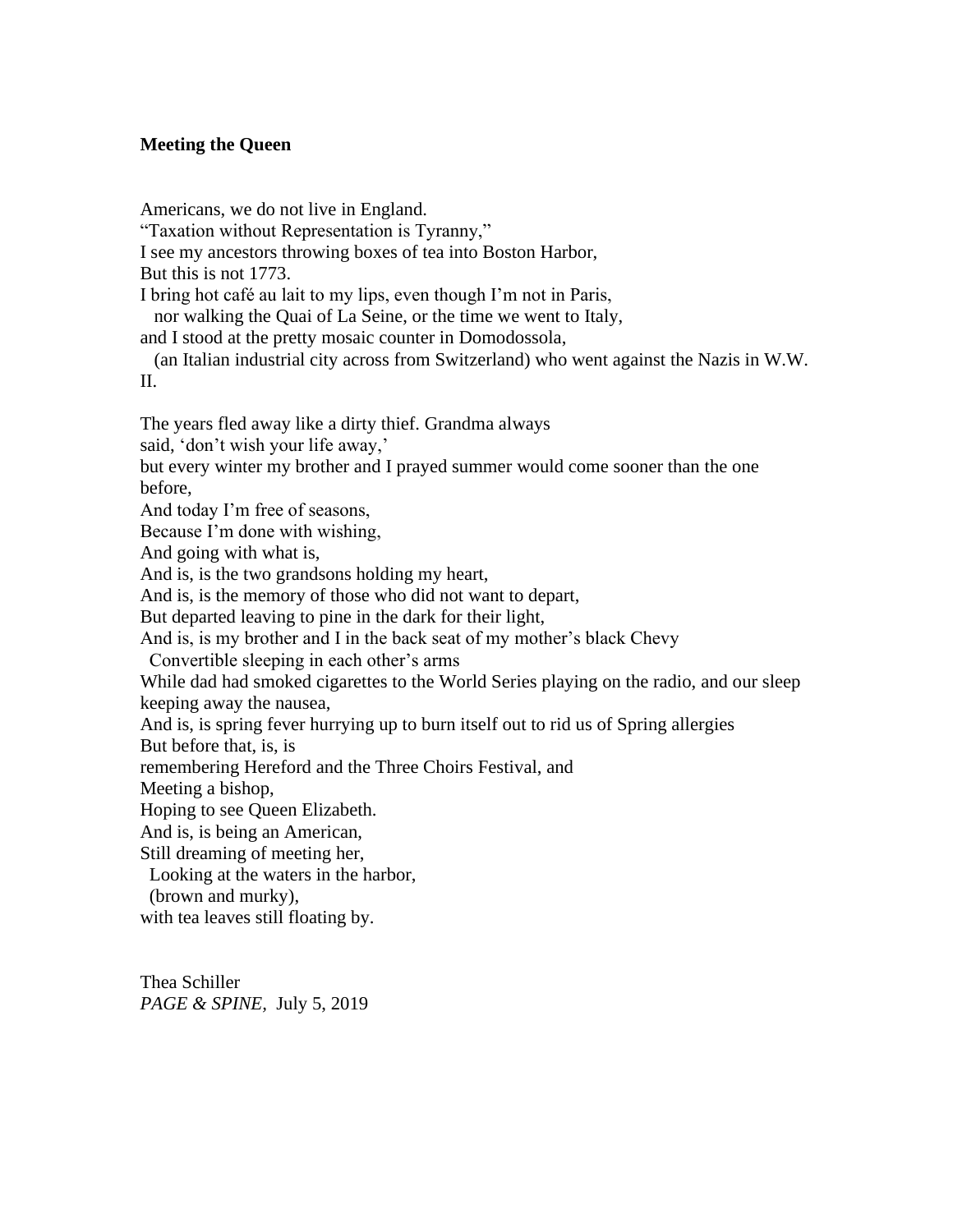#### **A Song for San Diego and My Father**

A New York businessman retires in San Diego, Making a trip, which delays his retiring in the earth, for 40 more years.

"I'm taking you to Balboa Park, and the Embarcadero, as long as you don't go home and start telling people about the weather here. We don't want more new comers than we can handle," my father tells me.

But you dear are my exception. You can ride your bicycle out to Pacific Beach, Or watch the seals sunning on La Jolla.

I visited him and San Diego twice a year for 30 years, carrying a bouquet of flowers for my handsome father, Who met me at the airport smiling, but cried at every parting, "How do I know, this will be our last…….."

Each time, she wondered, since he was not a navy man, How he ended up leaving the tenements, the skyscrapers, the congested bridges, his dependent siblings, and the memories of his parents almost not making it to Ellis Island.

Capistrano, San Diego's mission proved to be more competitive than my lure To have him return to New York,

It was as if San Diego was the next world, And New York was just Another New European state.

Thea Schiller *San Diego Poetry Annual: 2017-2018*